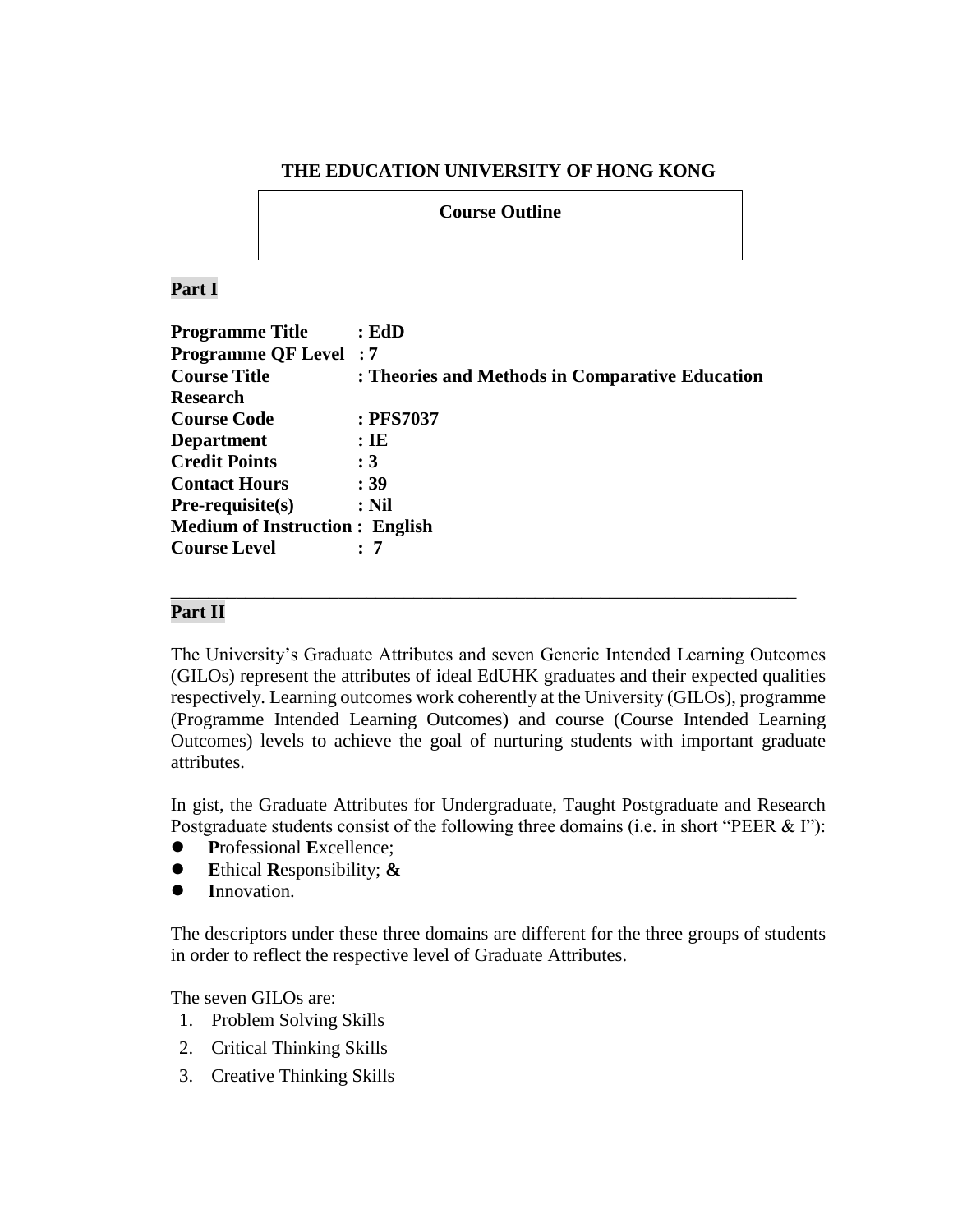- 4a. Oral Communication Skills
- 4b. Written Communication Skills
- 5. Social Interaction Skills
- 6. Ethical Decision Making
- 7. Global Perspectives

# **1. Course Synopsis**

This course studies comparative approaches to educational research.

Students will review the history of the field, identify major debates, explore key concepts and frameworks, and consider who compares what in education and why. They will critically review and analyse some of the widely used approaches to research in comparative education.

Historically, comparative education research has focused mainly on cross-national comparisons. This course explores several other domains and levels of comparative education research known as 'units of analysis', such as systems, places, policies, cultures, values, curricula, educational achievements, organizations and pedagogy. For each unit of analysis, related issues are addressed with examples drawn from the existing research and literature.

# **2. Course Intended Learning Outcomes** (CILOs)

*Upon successful completion of this course, students will be able to:*

- $C I L O<sub>1</sub>$  demonstrate a critical understanding of different phases in the history of comparative education
- CILO<sup>2</sup> analyse comparative education research in terms of the underpinning theoretical concepts and frameworks
- CILO<sup>3</sup> differentiate critically major research approaches to comparative education

# **3. Content, CILOs and Teaching & Learning Activities**

| <b>Course Content</b>          | <b>CILOs</b>                | <b>Suggested Teaching &amp; Learning</b><br><b>Activities</b> |
|--------------------------------|-----------------------------|---------------------------------------------------------------|
| Different phases in the        | C <sub>1</sub> <sub>2</sub> | Blended learning mode: directed                               |
| history of comparative         |                             | reading and presentations of e-                               |
| education                      |                             | package (see Assignment 1)                                    |
| Analysis of comparative        | C <sub>2.3</sub>            | Analysis of the comparative aspects                           |
| education research in terms of |                             | of research outputs selected by the                           |
| the underpinning theories and  |                             | lecturer and students                                         |
| approaches                     |                             |                                                               |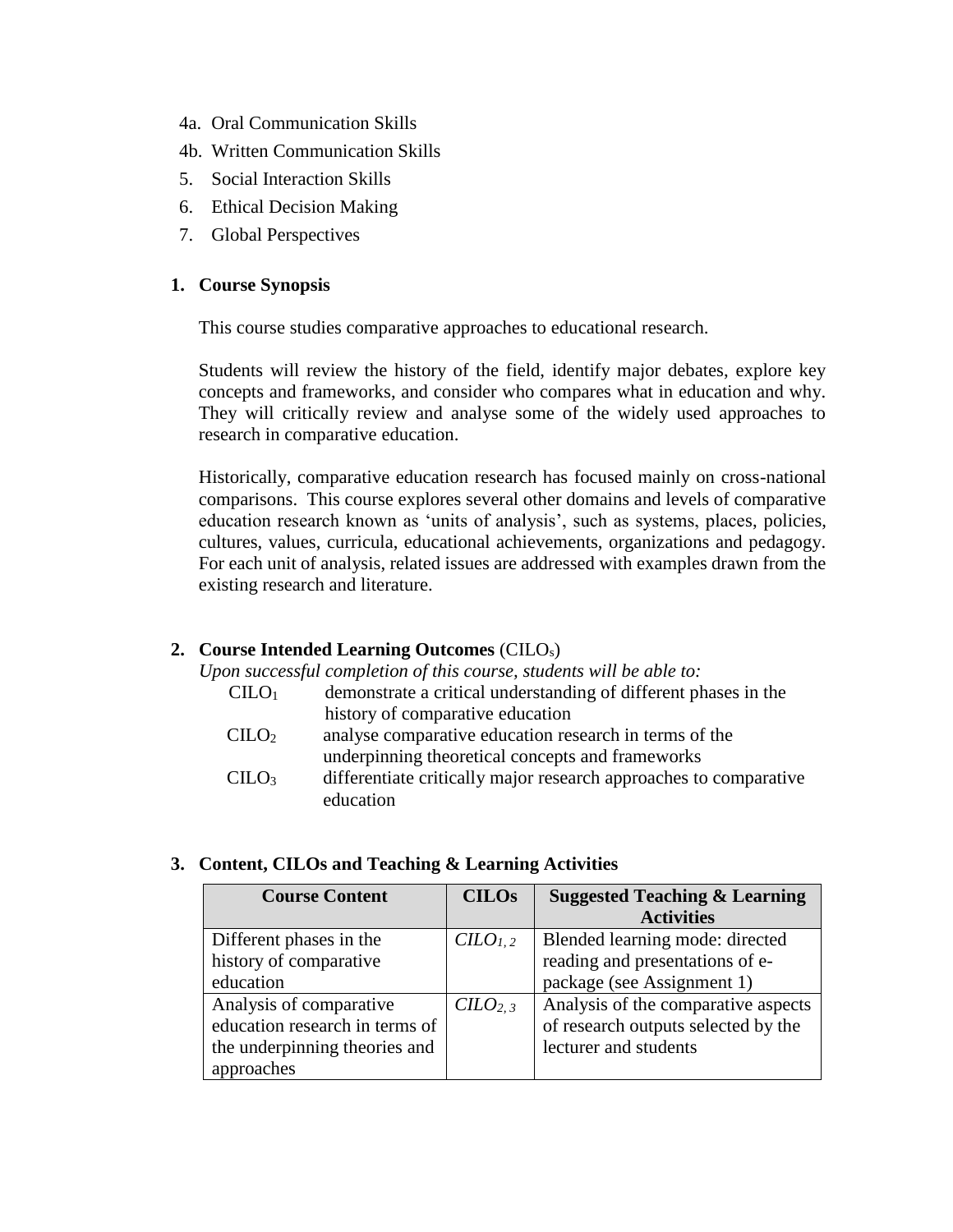#### **4. Assessment**

| <b>Assessment Tasks</b>                             | Weighting $(\% )$ | <b>CILO</b>          |
|-----------------------------------------------------|-------------------|----------------------|
| (a) Produce and present an e-package that presents  |                   | CHO1, 2, 3           |
| a critical overview of the different phases in the  |                   |                      |
| history of comparative education and the major      |                   |                      |
| theories and research approaches associated         |                   |                      |
| with each phase.                                    |                   |                      |
| (b) Select a total of three journal articles and/or | 60                | C1LO <sub>2, 3</sub> |
| book chapters that embody comparative               |                   |                      |
| education theories and methods. Identify and        |                   |                      |
| review the use of comparison in terms of its        |                   |                      |
| suitability/ added value in the selection of the    |                   |                      |
| theme, methods, analysis and conclusions.           |                   |                      |

### **5. Required Text(s)**

Bray, M., Adamson, B. & Mason, M. (2014). *Comparative education research: approaches and methods*. Second edition. Hong Kong and Dordrecht: Comparative Education Research Centre & Springer.

Manzon, M. (2011). *Comparative education: the construction of a field.* Hong Kong and Dordrecht: Comparative Education Research Centre & Springer.

#### **6. Recommended Readings**

- Alexander, R., Broadfoot, P. & Phillips, D. (Eds.) (1999). *Learning from comparing: new directions in comparative educational research*. Oxford, UK: Symposium Books.
- Altbach, P. G. & Kelly, G. P. (eds.) (1986). *New approaches to comparative education*. Chicago: The University of Chicago Press.
- Bignold, W. & Gayton, E. (Eds.) (2009). *Global issues and comparative education.* Exeter, UK: Learning Matters.
- Bray, M. & Gui, Q. (2007). Comparative education in Greater China: contexts, characteristics, contrasts, and contributions. In Crossley, M., Broadfoot, P., & Schweisfurth, M., (eds.), *Changing educational contexts, issues and identities: 40 years of comparative education*. London: Routledge, pp.319-349.
- Cowen, R. & Kazamias, A. (eds.) (2009). *International handbook of comparative education*. 2 volumes. Dordrecht: Springer.
- Kubow, P.L. & Fossum, P.R. (2002). *Comparative education: exploring issues in international context*. Upper Saddle River, N.J.: Merrill/Prentice Hall.
- Mundy, K., Bickmore, K., Hayhoe, R., Madden, M., & Madjidi, K. (Eds.) (2008). *Comparative and international education: issues for teachers*. Toronto, Ont.: Canadian Scholars' Press.
- Phillips, D. & Schweisfurth, M. (2014). *Comparative and international education: an introduction to theory, method and practice*. London: Continuum.